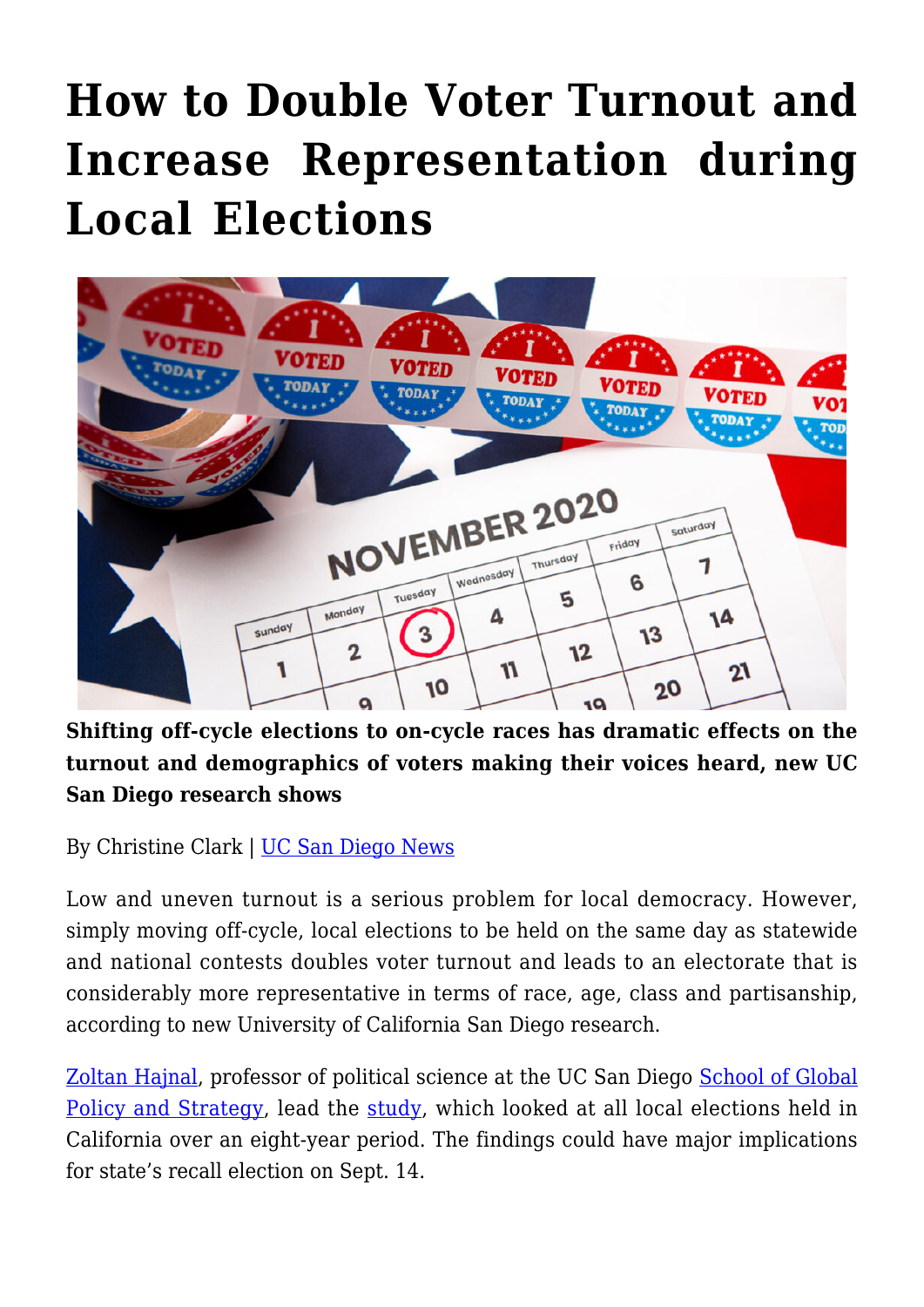"What our results tell us is that the more unusual we make the timing of an election, the fewer people are going to turn out to vote and the more unrepresentative those votes are going to be," Hajnal said. "With a recall election that is on an unexpected date, we are essentially making it more difficult for voters to participate. As a result, we might see lower turnout that is less representative of the California populace."

He added that when local elections are not held on the first Tuesday of November with other statewide and national contests, it can create barriers because local voters need to learn the date of their local election, find their polling place and make a specific trip to the polls just to vote on local contests.

## **Disproportionate power dynamics are in play during off-cycle elections**

The study, published in American Political Science Review, finds that voters in California during off-cycle elections are 67 percent White on average, but that number drops to 57 percent during statewide or national elections. By contrast, the share of voters who are Hispanic increases almost 50 percent during on-cycle, local elections (growing from 18 percent of the vote to 25 percent), while the Asian-American share of the vote increases by 30 percent (shifting roughly from 8 percent to 10.3 percent).

Effects are even more pronounced in terms of voter age. Older Americans represent more than two times as many voters in off-cycle elections as they do adult city residents. But that overrepresentation is reduced by roughly half in oncycle contests. Finally, Democrats are generally slightly underrepresented in offcycle elections, but moving to concurrent local elections produces a near proportional turnout of both parties. The paper also finds significant effects for class, which is measured by income and wealth.

The findings reveal that in some places, off-cycle elections lead to politically active conservative, wealthy, older, white voters having a disproportionate sway over local government.

"The result is that an extraordinarily unrepresentative set of residents determines how local governments distribute services and spend the almost \$2 trillion that local governments control," Hajnal said.

Local governments provide many of the core functions that help make residents'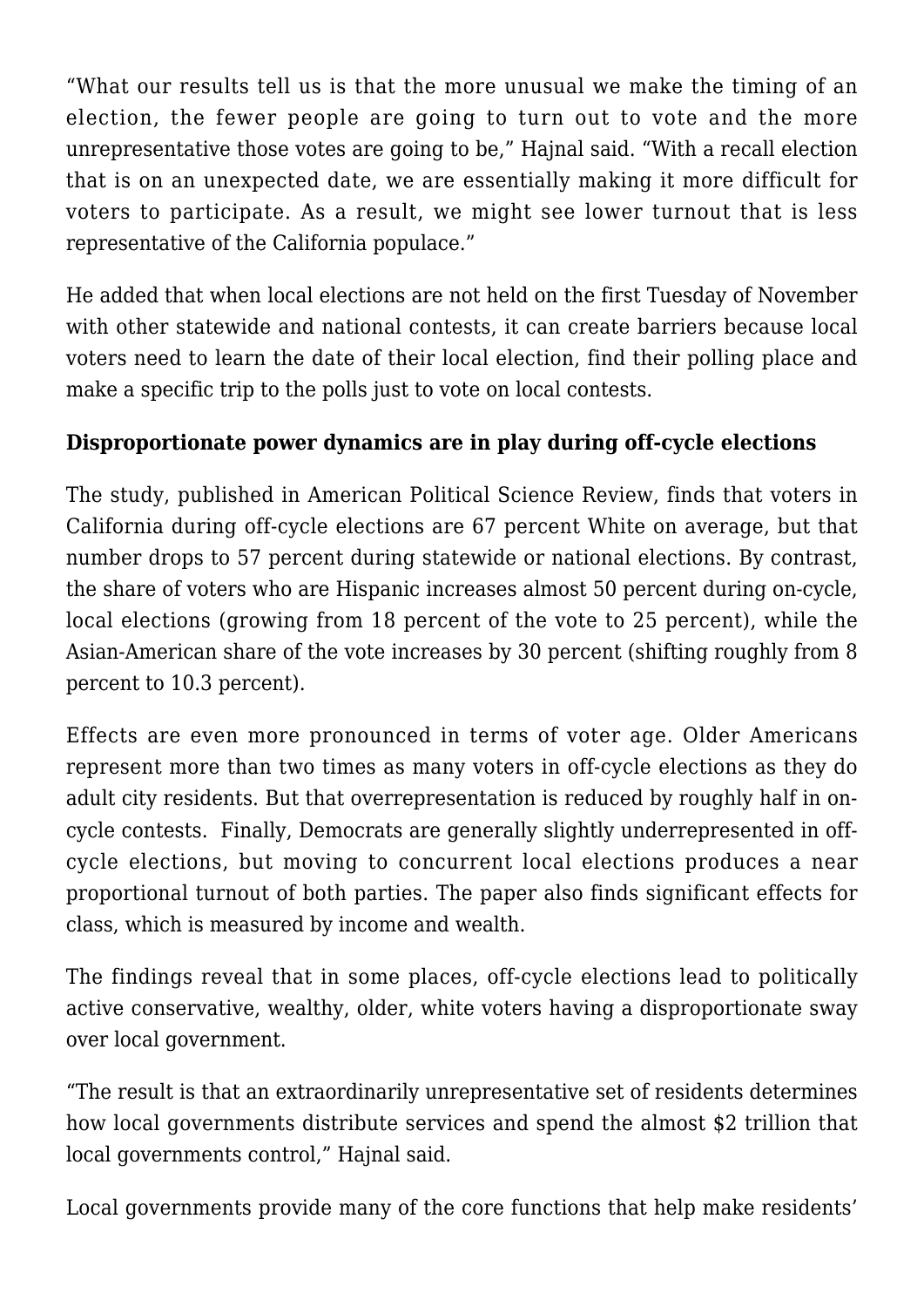lives better, such as education, public safety and transportation.

The study analyzed 2,000 elections of roughly 500 California cities from 2008 to 2016. Municipalities, such as San Diego that moved election timing during this period drove the results of the study.

In San Diego, mayoral elections held during off-cycle dates have turnouts that are much lower. For example, turnout in the last mayoral election held off-cycle on Feb. 11, 2014 was 290,192. By contrast, turnout in the most recent mayoral election on Nov. 3, 2020 was 619,549.

Though outside the study's time period, the results are even more dramatic for the City of Los Angeles. It experienced a 400 percent increase in voters casting ballots in local elections for the city's first on-cycle election in March 2020, compared to the last off-cycle election in March 2015. In the 2020 primary elections, 604,000 more people cast ballots in city races compared to the standalone, city primaries in 2015.

## **On-cycle races can lead to policies that are more responsive to the broader public**

In addition to considering the number of voters in each election, the study's demographic data was provided by Catalist Llc., a national microtargeting vendor, which supplies a variety of racial, demographic and political information on each voter.

While the paper focuses on California, Hajnal and co-authors did the same analysis in Florida and found similar effects. Although the magnitude is slightly smaller in Florida, when cities moved to on-cycle elections, it increased their representativeness in terms of race, age and income.

"Across the nation, about 70 percent of all city elections are off-cycle, so the vast majority are under a system that essentially minimizes and skews turnout," Hajnal said. "On-cycle elections likely will not lead us all the way to proportional participation, but they get us much closer."

Co-authors of the [Who Votes: City Election Timing and Voter Composition](file:///C:/Users/ceclark/AppData/Local/Temp/SSRN-id3888349.pdf) paper include Vladimir Kogan, associate professor of political science at Ohio State University and PhD graduate from UC San Diego's Department of Political